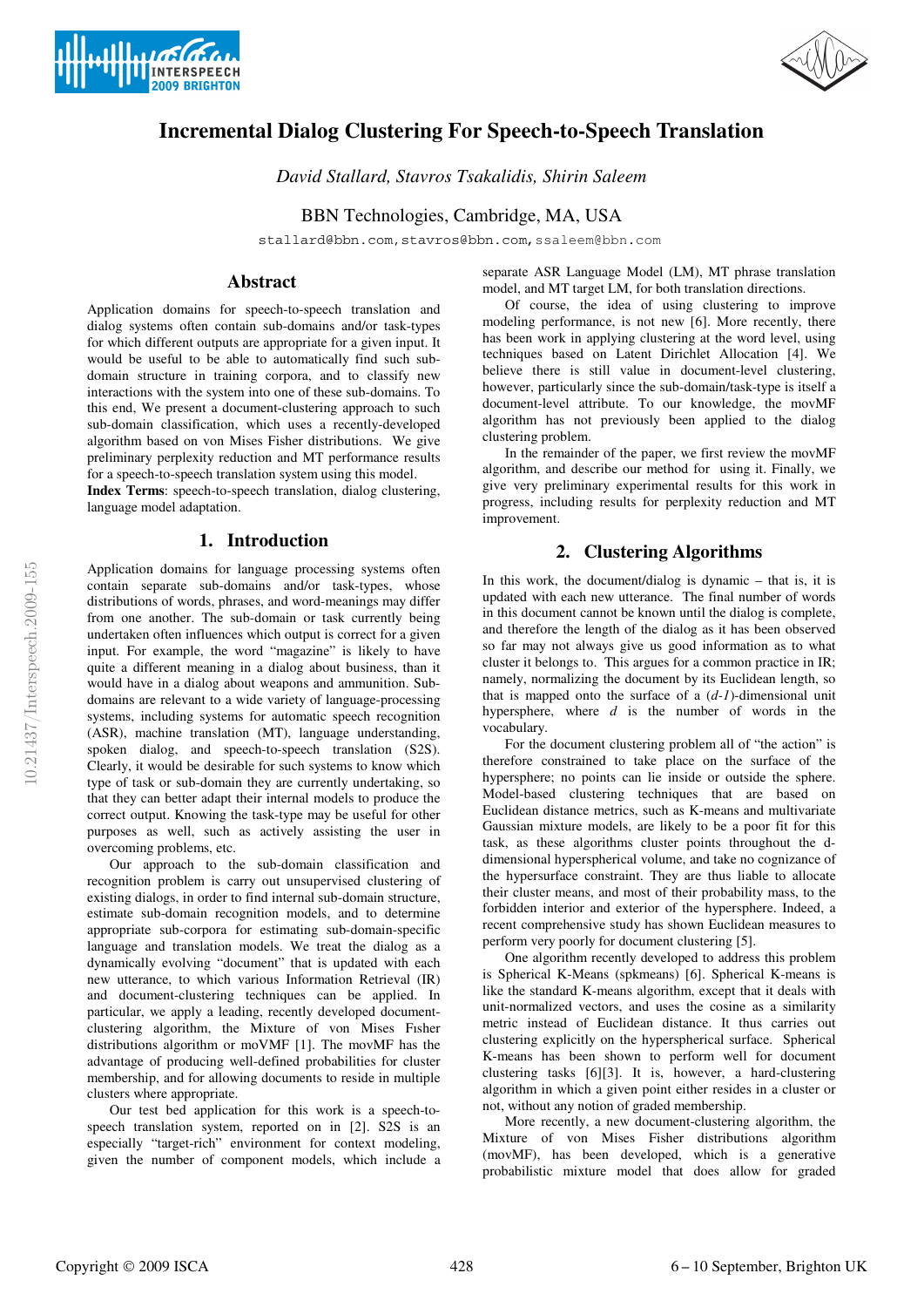membership. The movMF is like the Gaussian mixture model, except that it uses the von Mises Fısher distribution [4] in place of the Gaussian. The von Mises Fisher distribution (vMF) is the analog of the Gaussian distribution for so-called directional statistics, in which only the directions of the vectors matter, and not their magnitudes. It defines a probability density over the unit hypersphere as a function of the cosine of the angle between the input vector and the distribution's mean vector. The density for the complete vMF mixture is given by:

$$
P(x \mid \kappa, \mu, \alpha) = \sum_{h} \alpha_{h} c_{d} (\kappa_{h}) e^{\kappa_{h} \mu_{h}^{T} x} \,, \tag{1}
$$

where  $\alpha_h$  is the mixture weight for the *h*'th vMF distribution,  $\mu_h$  is the normalized mean vector of this distribution, and  $\kappa_h$  is a concentration parameter governing how tightly the cluster members are distributed about the mean. The coefficients  $c_d(\kappa_h)$  are per-distribution normalization terms. As with Gaussian mixture modeling, given a corpus, Expectation Maximization (EM) can be used to estimate these parameters. The following is the complete set of update equations

E-Step:

$$
P(h \mid x_i, \kappa, \mu) \leftarrow \frac{\alpha_h f(x_i \mid \kappa_h, \mu_h)}{\sum_j \alpha_j f(x_i \mid \kappa_j, \mu_j)}
$$
(2)

M-step:

$$
\alpha_h \leftarrow \frac{1}{n} \sum_{i=1}^n P(h \mid x_i, \kappa, \mu) \tag{3}
$$

$$
\mu_h \leftarrow \sum_{i=1}^n x_i P(h \mid x_i, \kappa, \mu) \tag{4}
$$

$$
r_h \leftarrow \left\| \mu_h \right\| / n \alpha_h \tag{5}
$$

$$
\mu_h \leftarrow \mu_h / \|\mu_h\| \tag{6}
$$

$$
K_h \leftarrow \frac{r_h d - r_h^3}{1 - r_h^2} \tag{7}
$$

#### **3. Estimating the Cluster Model**

To carry out our experiments, we used the DARPA TRANSTAC English/Iraqi corpus. This corpus consists of recorded 2-way spoken dialogs between an English speaker playing the role of the soldier, who is known as the Subject Matter Expert (SME) and an Iraqi Arabic speaker, who is known as the Foreign Language Expert (FLE), with a bilingual human interpreter. Dialogs take place on a variety of subjects, including checkpoints, job interviews, house searches, medical conversations, and the like. The English and Iraqi speech is transcribed, and the transcriptions translated into Iraqi and English, respectively.

For purposes of this work, we chose to do clustering only in English, both because of our greater familiarity with that language, and because the increased vocabulary of Arabic due to affixation would likely make it more difficult to cluster. We used both the English of the SME, and the translated English of the FLE, without distinguishing between the two. The resulting dialog clusters can also be used for Arabic language modeling, however, by the reverse procedure: i.e., using the Arabic of the FLE and the translated Arabic of the SME. For the training subset of the corpus, we used 2,748 dialogs,

comprising approximately 2.5M word tokens, with 17K unique words.

To estimate the parameters of the movMF distribution, we process the training corpus into a term-document matrix (TDM) using the following procedure. First, the corpus is preprocessed by contraction expansion, Porter stemming, and stop-word removal. Next, each dialog is transformed into a single word-count vector, without distinguishing between utterances or between SME or FLE roles. Following [6], we remove all words that occurred in less than 0.2% of the documents, or in more than 15% of the documents. We next remove all documents whose remaining total word count was less than 50, so as to avoid short dialogs that would make less reliable candidates for clustering. Finally, words are weighted using the TF.IDF weighting scheme, and the resulting word vectors normalized by their Euclidean length. The resulting TDM comprises 2,316 document vectors, with 3,300 unique words.

The document vectors in this TDM were used to estimate the movMF parameters with EM. We used the movMF 2.0 C++ implementation developed by Sra [9], running on a Linux workstation. An initial  $\kappa$  value of 10 and maximum allowed  $\kappa$ value of 1000 were used. Our primary experiments were done with 30 clusters.

To measure cluster quality, we used two primary metrics. The first, cluster coherency, or  $H_{avg}$ , measures how closely the members (or probability-weighted partial members) of a cluster agree with the cluster's mean. It is defined by the following equation, in which *D* denotes the complete set of documents:

$$
H_{avg} = \sum_{h} \sum_{x \in D} P(h \mid x) \mu_h^T x \tag{8}
$$

It is desirable that this value be as high as possible.

The second measure, inter-cluster similarity, or *Savg*, measures how well non-members of a cluster agree with its mean. It is desirable that this value be as low as possible. In this computation,  $P(h|x)$  is replaced by its hardened 0 vs. 1 version, so that a given data point is either in a cluster or out of it. *Savg* is defined by:

$$
S_{avg} = \frac{1}{n(k-1)} \sum_{h=1}^{k} \sum_{x \in D_h} \mu_h^T x
$$
 (9)

where *n* denotes the number of documents, *k* the number of clusters, and  $D<sub>h</sub>$  denotes the set of documents which are in cluster *h*. To combine these metrics, we take their ratio,  $H_{avg}/S_{avg}$ . Table 1 shows the values obtained for  $k=30$  clusters.

| Docs | ords |      |    | <b>Ratic</b> |
|------|------|------|----|--------------|
|      |      | ).46 | 06 | .6           |

Table 1: Cluster Quality Metrics

We also show below some of the clusters obtained by the above procedure, as represented by the top-ranked words of their cluster means. As can be seen, these clusters correspond to specific dialog types, such as construction, medicine, job recruitment, and municipal services.

- 1. *construct compani team site design project architectur blueprint civil weld architect plan*
- 2. *pain patient bleed symptom pressur blood emerg poison glove diabet chest bone stomach wound*
- 3. *salari thousand unemploi graduat depart health tomorrow applic test serv dinar prefer*
- 4. *trash garbag citi mayor pick truck pipe power council collect pile remov sheikh bag river*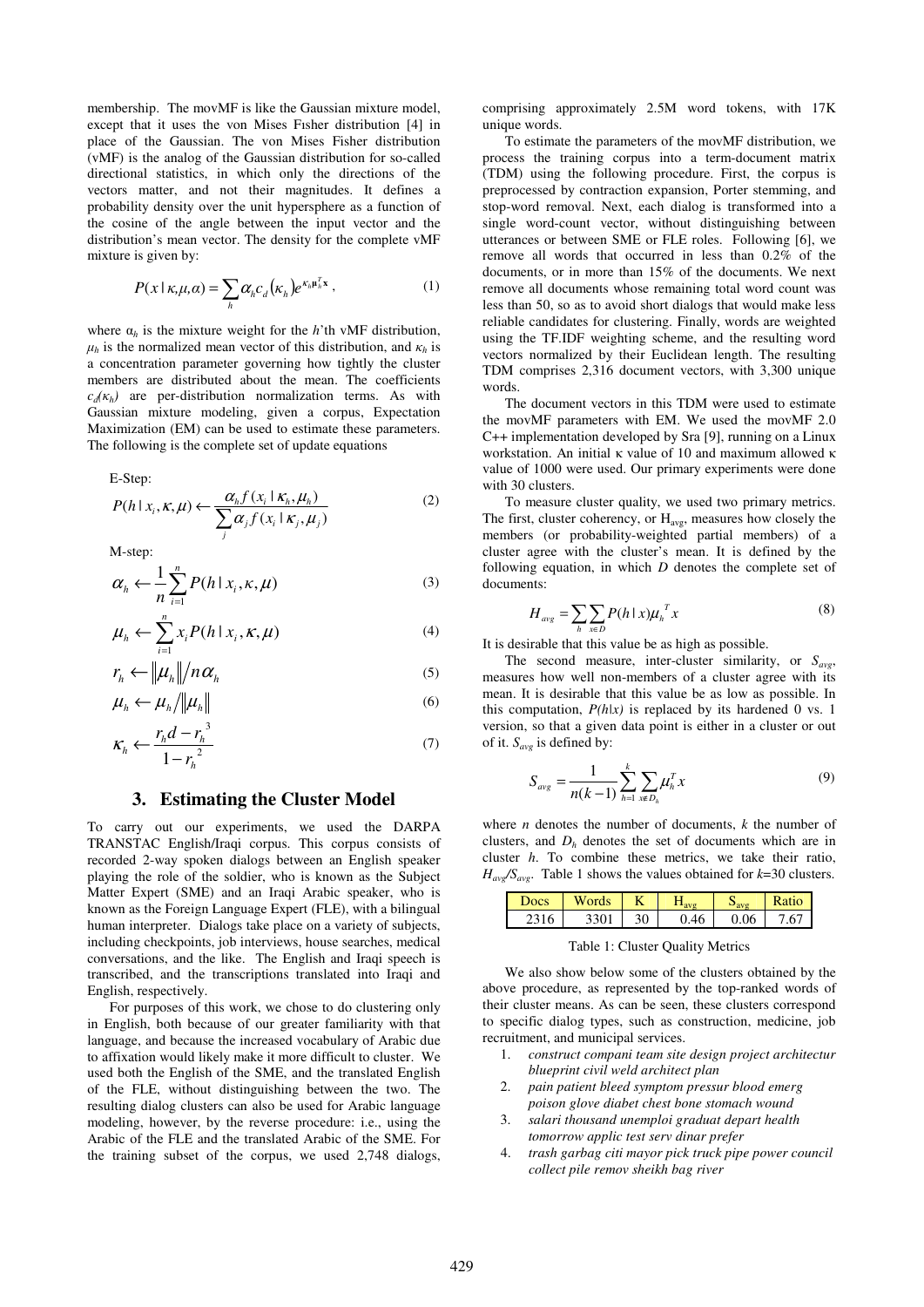To estimate cluster-specific language models, we used the original running text of the dialogs, as divided into utterances. Each dialog *x* contributes its n-gram counts to the LM for each cluster *h*, with the counts being weighted by the posterior probability *P(h|x)*, i.e. the dialog's degree of membership in the cluster. The Kneser-Ney method was used for smoothing.

### **4. Applying the Cluster Model**

In an actual online system, the cluster posterior probabilities would be updated after each successive utterance, and this updated distribution used as context when interpreting the next utterance. Our offline experiments follow this strictly causal process. In particular, at each utterance, the system is not allowed to look at the succeeding future utterances of the dialog, which are supposed to be unknown, in order to make decisions about the current utterance. This means that the system cannot be allowed to use the complete word-vector for the test dialog, as this is obtained by summing over all utterances of the dialog. Moreover, even the word counts of the current utterance itself cannot be included, as these words are the very thing the system is trying to decide upon. Instead, at each utterance, the system can only use a dialog vector that was computed from the utterances preceding the current one.

The dialog vector therefore evolves incrementally, beginning with little or no knowledge of the dialog's content, and successively acquiring more information as the dialog proceeds. Each successive state of the dialog vector thus becomes a "document" of its own, a document that is a prefix of the complete one. To generate these document vectors, the words of the partial document are preprocessed in the same way as were the words of the training corpus (stemming, stopword filtering, etc). The resulting word-count vector is then weighted using the word weights that were calculated when producing the training TDM. Words whose weight is not specified in this set, i.e. those words which were not present in the preprocessed training TDM, are discarded.

Note that the above procedure will produce some dialog vectors that have a length of zero. In fact, on average the first 3 utterances of test-set dialogs produce 0-vectors, since their preceding utterances consist exclusively of highly common words (e.g. greetings), which were excluded from the training TDM. By definition, such 0-vectors carry no information about the dialog, and cannot be assigned to any cluster. However, once the first non-zero vector is produced, all subsequent vectors in that dialog are guaranteed to be nonzero.

At test time, we consider each utterance of the dialog in turn. If the current utterance corresponds to the 0-vector, the system defaults to the background LM alone. Otherwise, the posterior cluster probabilities *P(h|x)* are computed for the utterance, using equation (10) below, which is simply a restatement of the E-step in equation (2):

$$
P(h \mid x, \Theta) = \frac{\alpha_h f(x \mid \kappa_h, \mu_h)}{\sum_l \alpha_l f(x \mid \kappa_l, \mu_l)}
$$
(10)

These posterior probabilities are then used as the weights for the corresponding sub-LMs for the clusters. To produce the complete LM, the weighted ensemble of cluster LMs is further interpolated with a background LM that is estimated from the entire training corpus, using a weight 0.4/0.6 for the clusters vs. the background LM.

#### **5. Results and Discussion**

To measure the effect of on the cluster models on performance, we used the 243 dialogs of the held-out test set, which contained a total of 20,769 utterances. We first measured perplexity on the SME (English) portion of the heldout set, comparing the baseline general model, trained on the combined English for both SME and FLE roles, with the interpolated cluster LM model, trained on the same set but using the dialog cluster information. Only the fair, causal update procedure outlined above was used for this test. Results are shown in Table 2.

| <b>Baseline</b> | Cluster LM Reduction |       |
|-----------------|----------------------|-------|
| -58.            |                      | 27.3% |

Table 2: English Perplexity Results

We also measured the perplexity for the FLE (Iraqi) portion of the held-out set, as shown in Table 3. Here, we measure perplexity for 1) the baseline (non-clustered) model, 2) a static cluster model with sub-LM's weighted by their prior mixture weights, 3) a dynamic cluster model in which sub-LM's weighted by the posterior probabilities of the various clusters, and 4) a "cheating" version of the dynamic cluster model, in which the weights used are those of the final utterance of the given dialog. We give these numbers for clusters generated by both the movMF and spkmeans algorithms.

|                 | movMF | spkmeans |
|-----------------|-------|----------|
| <b>Baseline</b> | 279   | 279      |
| Prior           | 275   | 275      |
| Posterior       | 224   | 223      |
| Cheating        | 220   | 219      |

Table 3: Iraqi Perplexity Results

As can be seen, the reduction in perplexity is substantial, and is approximately equal for both movMF and spkmeans. The "cheating" version of posterior clustering, i.e. looking into the future at the final-state dialog vector, does help reduce perplexity, but only very slightly.

In Table 4, we show the corresponding effects on Iraqi Word Error Rate (WER) for each of these conditions. Again we see that "cheating" does not actually help. A small improvement in WER is seen for the posterior-weighted cluster LM, with spkmeans being slightly better than moVMF.

|                 | movMF | spkmeans |
|-----------------|-------|----------|
| <b>Baseline</b> | 29.2  | 29.2     |
| Prior           | 29.0  | 29.1     |
| Posterior       | 28.9  | 28.8     |
| Cheating        | 28.9  | 28.8     |

#### Table 4: Iraqi WER

To assess the effect on bottom-line performance, we compared Arabic-to-English MT performance comparing the baseline general model as the target LM, vs. the dialog clustered model as target LM. Results for BLEU and 100- TER are shown in Table 5.